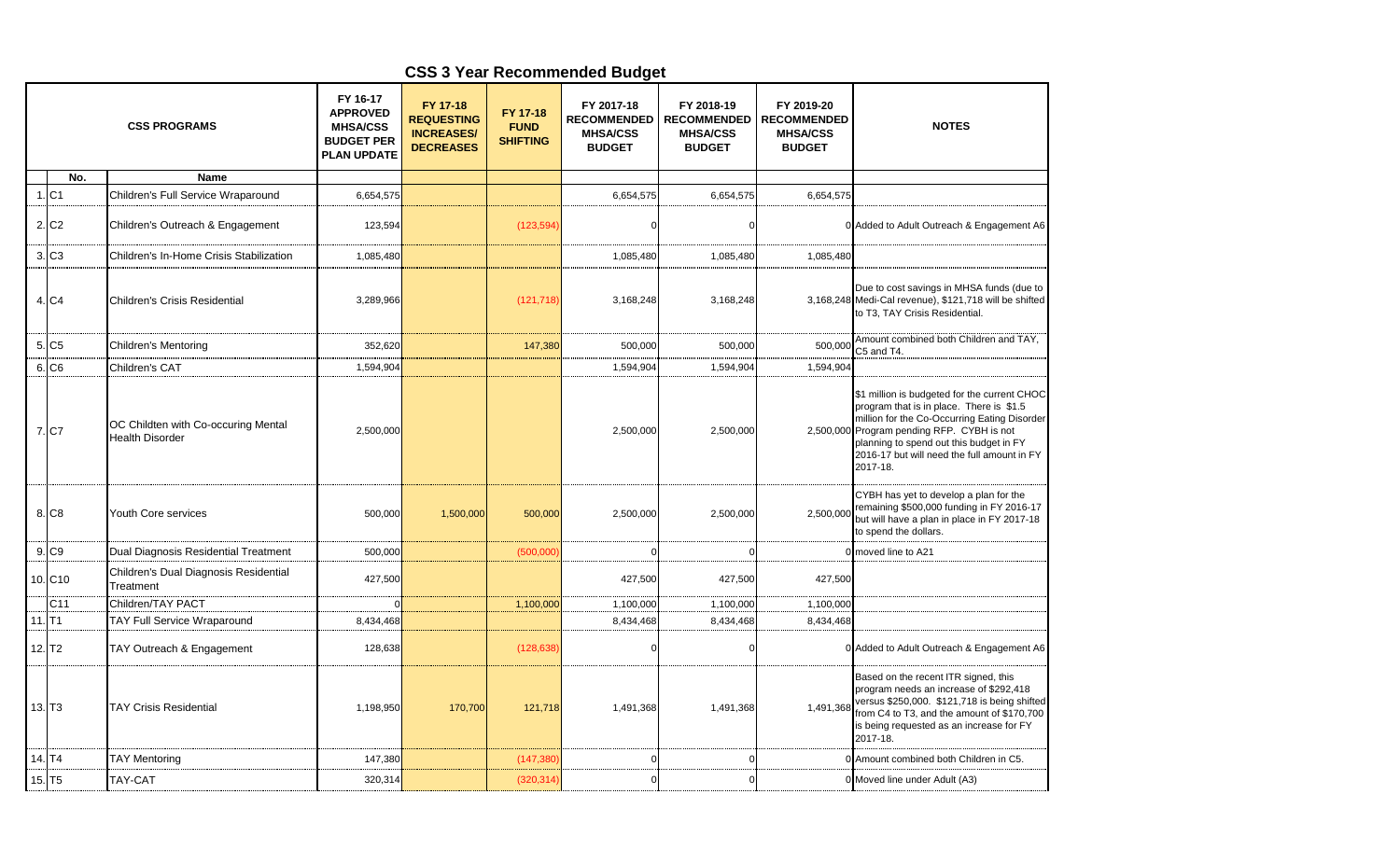## **CSS 3 Year Recommended Budget**

| <b>CSS PROGRAMS</b> |                                   |                                             | FY 16-17<br><b>APPROVED</b><br><b>MHSA/CSS</b><br><b>BUDGET PER</b><br><b>PLAN UPDATE</b> | FY 17-18<br><b>REQUESTING</b><br><b>INCREASES/</b><br><b>DECREASES</b> | FY 17-18<br><b>FUND</b><br><b>SHIFTING</b> | FY 2017-18<br><b>RECOMMENDED</b><br><b>MHSA/CSS</b><br><b>BUDGET</b> | FY 2018-19<br><b>RECOMMENDED</b><br><b>MHSA/CSS</b><br><b>BUDGET</b> | FY 2019-20<br><b>RECOMMENDED</b><br><b>MHSA/CSS</b><br><b>BUDGET</b> | <b>NOTES</b>                                                                                                                     |
|---------------------|-----------------------------------|---------------------------------------------|-------------------------------------------------------------------------------------------|------------------------------------------------------------------------|--------------------------------------------|----------------------------------------------------------------------|----------------------------------------------------------------------|----------------------------------------------------------------------|----------------------------------------------------------------------------------------------------------------------------------|
|                     | No.                               | Name                                        |                                                                                           |                                                                        |                                            |                                                                      |                                                                      |                                                                      |                                                                                                                                  |
|                     | 16. T <sub>6</sub>                | <b>TAY-PACT</b>                             | 896,092                                                                                   |                                                                        | (896,092)                                  |                                                                      |                                                                      |                                                                      | 0 moved line under Adult (A8)                                                                                                    |
| 17. A1              |                                   | <b>Adult Full Service Partnership</b>       | 21,771,114                                                                                | (5,000,000)                                                            | (579, 021)                                 | 16,192,093                                                           | 21,192,093                                                           | 21,192,093                                                           | Moved to line A12 AOT \$579,021                                                                                                  |
| 18.                 | A2                                | CAT/PERT                                    | 4,007,323                                                                                 |                                                                        |                                            | 4,007,323                                                            | 4,007,323                                                            | 4,007,323                                                            |                                                                                                                                  |
|                     | 15. T <sub>5</sub> A <sub>3</sub> | TAY-CAT                                     |                                                                                           |                                                                        | 320,314                                    | 320,314                                                              | 320,314                                                              | 320,314                                                              |                                                                                                                                  |
| 19.                 | A3 A4                             | <b>Adult Crisis Residential</b>             | 3,751,229                                                                                 | (1,000,000)                                                            |                                            | 2,751,229                                                            | 3,751,229                                                            | 3,751,229                                                            |                                                                                                                                  |
| 20.                 | A <sub>3</sub>                    | Adult Crisis Residential Expansion          |                                                                                           |                                                                        |                                            |                                                                      |                                                                      |                                                                      |                                                                                                                                  |
|                     | 21. A4 A5                         | Supportive Employment                       | 1,321,417                                                                                 | 49,845                                                                 |                                            | 1,371,262                                                            | 1,371,262                                                            | 1,371,262                                                            |                                                                                                                                  |
|                     | 22. A5 A6                         | Adult Outreach & Engagement                 | 1,517,701                                                                                 | 800,000                                                                | 252,232                                    | 2,569,933                                                            | 2,569,933                                                            |                                                                      | Transferred amounts from Children and<br>2,569,933 TAY O&E +\$800K requested for 8 FTEs<br>and one SUV                           |
|                     | 23. A6 A7                         | <b>PACT</b>                                 | 9,731,926                                                                                 | (1,000,000)                                                            | (1,100,000)                                | 7,631,926                                                            | 8,631,926                                                            |                                                                      | 8,631,926 Decreased to move to CYBH C15, \$1,1M                                                                                  |
|                     | 16. T6 A8                         | Adult TAY-PACT                              | $\Omega$                                                                                  | (100,000)                                                              | 896,092                                    | 796,092                                                              | 896,092                                                              | 896,092                                                              |                                                                                                                                  |
|                     | 24. A7 A9                         | <b>Wellness Center</b>                      | 2,969,448                                                                                 | 84,903                                                                 |                                            | 3,054,351                                                            | 3,051,351                                                            | 3,054,351                                                            | Increase based on FY 16-17 increase                                                                                              |
| 25. A7              |                                   | Wellness Center (South+West)                |                                                                                           |                                                                        |                                            |                                                                      |                                                                      |                                                                      |                                                                                                                                  |
| 26.                 | A8 A10                            | Recovery Center Program                     | 9,658,531                                                                                 | (1,500,000)                                                            | (500,000)                                  | 7,658,53                                                             | 9,158,531                                                            | 9,158,531                                                            | Decreased to move to CYBH C8                                                                                                     |
| 27.                 | A9 A11                            | <b>Adult Peer Mentoring</b>                 | 332,179                                                                                   | 65,000                                                                 |                                            | 397,179                                                              | 397,179                                                              | 397,179                                                              | Total increase \$250,000 with O4 per ITR<br>Signed                                                                               |
|                     | 29. A11 A12                       | <b>Assisted Outpatient Treatment</b>        | 4,436,820                                                                                 |                                                                        | 579,021                                    | 5,015,841                                                            | 5,015,841                                                            | 5,015,841                                                            | AOT County run program and contracted<br>FSP program.                                                                            |
|                     | 30. A12 A13                       | <b>Mental Health Court</b>                  | 696,000                                                                                   | 225,000                                                                |                                            | 921,000                                                              | 921,000                                                              |                                                                      | Based on FY 16-17 Cost Apply+ Requested<br>921,000 increase for FY16-17 + 1 FTE Probation<br>Officer                             |
|                     | 31. A13 A14                       | Drop in Center                              | 500,000                                                                                   |                                                                        |                                            | 500,000                                                              | 500,000                                                              |                                                                      | 500,000 Contract starts date: November 1, 2016.                                                                                  |
|                     | 32. A14 A15                       | <b>Housing for Homeless</b>                 | 2,000,000                                                                                 | (1,000,000)                                                            |                                            | 1,000,000                                                            | 2,000,000                                                            |                                                                      | Homeless Bridge Housing; RFP is currently<br>2,000,000 being processed. Services are anticipated<br>to commence in February 2017 |
|                     | 33. A15 A16                       | Housing and Year Round Emergency<br>Shelter | 1,367,180                                                                                 | (683, 590)                                                             |                                            | 683,590                                                              | 1,367,180                                                            | 1,367,180                                                            |                                                                                                                                  |
|                     | 28. A10 A17                       | <b>Transportation Program</b>               | 1,000,000                                                                                 |                                                                        |                                            | 1,000,000                                                            | 1,000,000                                                            | 1,000,000                                                            |                                                                                                                                  |
|                     | 34. A16 A18                       | Adult/Tay In-Home Stabilization Services    | 1,500,000                                                                                 | (375,000)                                                              |                                            | 1,125,000                                                            | 1,500,000                                                            | 1,500,000                                                            |                                                                                                                                  |